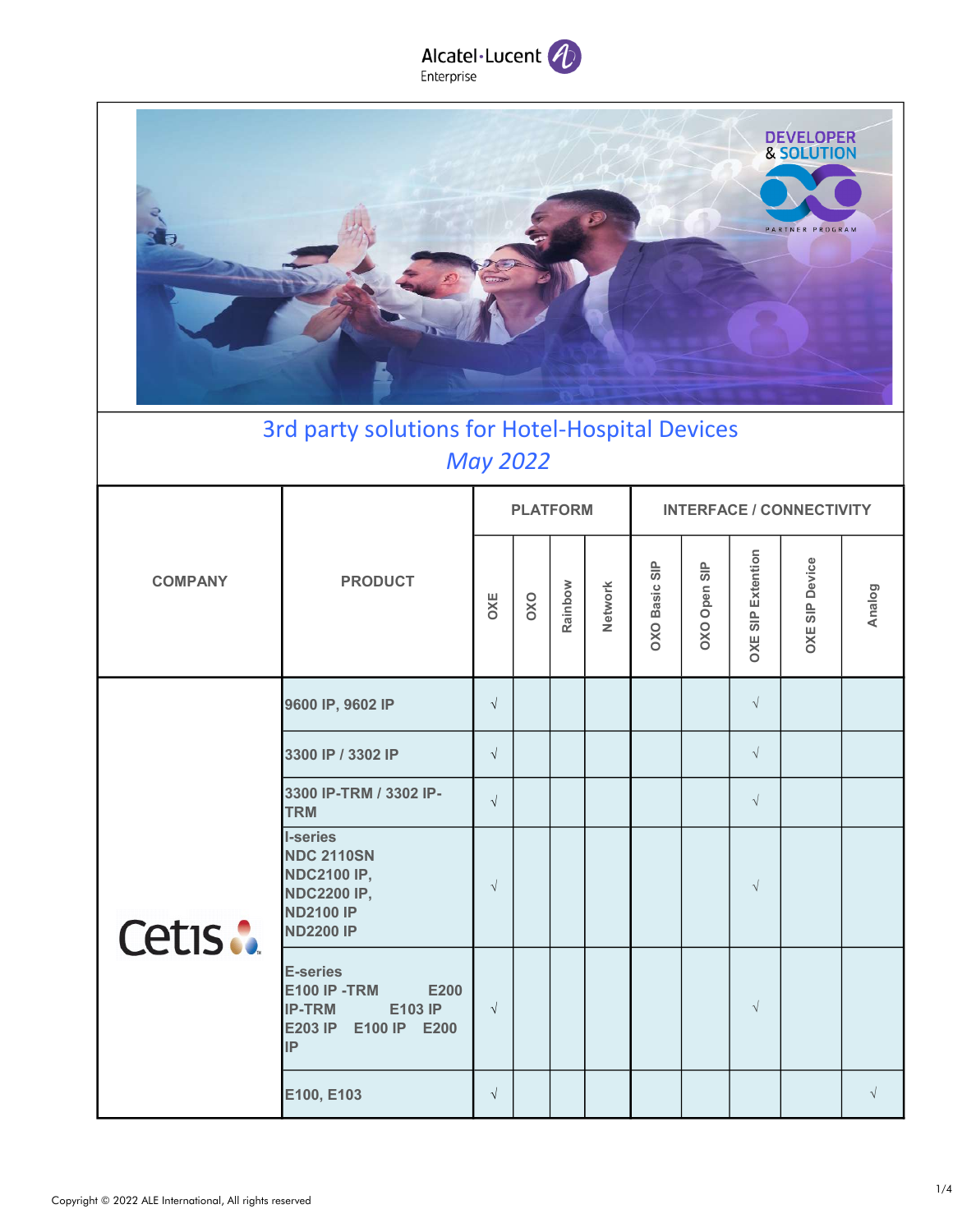

|                | 3rd party solutions for Hotel-Hospital Devices                                                            |            |                 |            |                |                                                     |              |                             |                       |           |  |  |  |           |  |  |  |  |
|----------------|-----------------------------------------------------------------------------------------------------------|------------|-----------------|------------|----------------|-----------------------------------------------------|--------------|-----------------------------|-----------------------|-----------|--|--|--|-----------|--|--|--|--|
|                | <b>PRODUCT</b>                                                                                            |            | <b>PLATFORM</b> |            |                | <b>INTERFACE / CONNECTIVITY</b>                     |              |                             |                       |           |  |  |  |           |  |  |  |  |
| <b>COMPANY</b> |                                                                                                           | OXE        | OXO             | Rainbow    | <b>Network</b> | $\frac{\mathsf{p}}{\mathsf{S}}$<br><b>OXO Basic</b> | OXO Open SIP | Extention<br><b>OXE SIP</b> | <b>OXE SIP Device</b> | Analog    |  |  |  |           |  |  |  |  |
| Cetis :        | <b>M-series</b><br><b>M100IP -TRM,</b><br><b>M200-TRM</b><br>M103IP / M203IP<br><b>M100IP</b><br>/ M200IP | $\sqrt{ }$ |                 |            |                |                                                     |              | $\sqrt{ }$                  |                       |           |  |  |  |           |  |  |  |  |
| ECTRONIOUI     | DectAuto - DectAuto -<br>Large keys                                                                       | $\sqrt{ }$ | $\sqrt{ }$      |            |                |                                                     |              |                             |                       | $\sqrt{}$ |  |  |  |           |  |  |  |  |
| vtech®         | A2210, A2211 (A)                                                                                          |            |                 | $\sqrt{ }$ |                |                                                     |              |                             |                       |           |  |  |  |           |  |  |  |  |
|                | A2310, A2411 (A)                                                                                          |            |                 |            |                |                                                     |              |                             |                       |           |  |  |  |           |  |  |  |  |
|                | CMT-A241SDU - DECT for<br>A2411<br>(A)                                                                    |            |                 |            |                |                                                     |              |                             |                       |           |  |  |  |           |  |  |  |  |
|                | A2100, A1210, A1310 (A)                                                                                   | $\sqrt{ }$ |                 |            |                |                                                     |              |                             |                       |           |  |  |  | $\sqrt{}$ |  |  |  |  |
|                | CMT-A2411 (A)                                                                                             |            |                 |            |                |                                                     |              |                             |                       |           |  |  |  |           |  |  |  |  |
|                | A2100 (A) (*)                                                                                             |            |                 |            |                |                                                     |              |                             |                       |           |  |  |  |           |  |  |  |  |
|                | A1410, A2220                                                                                              |            |                 |            |                |                                                     |              |                             |                       |           |  |  |  |           |  |  |  |  |
|                | A2221, A2321, A2421                                                                                       | $\sqrt{ }$ | $\sqrt{ }$      |            |                |                                                     |              |                             |                       | $\sqrt{}$ |  |  |  |           |  |  |  |  |

г

٦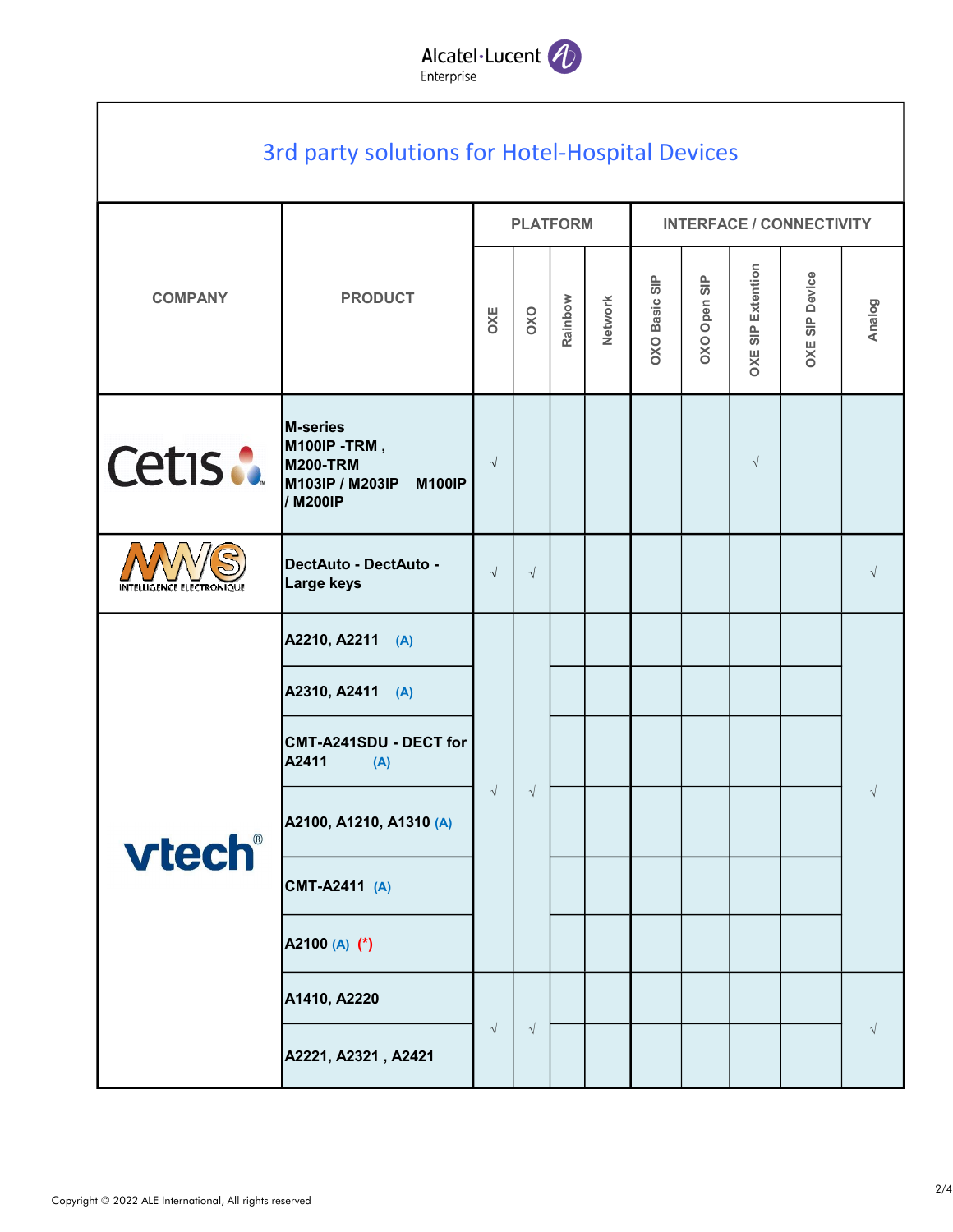

|                                  |                                        |            | <b>PLATFORM</b> |         |         | <b>INTERFACE / CONNECTIVITY</b> |              |                          |                       |            |  |  |
|----------------------------------|----------------------------------------|------------|-----------------|---------|---------|---------------------------------|--------------|--------------------------|-----------------------|------------|--|--|
| <b>COMPANY</b><br><b>PRODUCT</b> |                                        | OXE        | OXO             | Rainbow | Network | <b>OXO Basic SIP</b>            | OXO Open SIP | <b>OXE SIP Extention</b> | <b>OXE SIP Device</b> | Analog     |  |  |
|                                  | S2210 (*), S2211 (A)                   |            |                 |         |         |                                 |              |                          |                       |            |  |  |
| vtech®                           | S2312, S2411 (*), S2110<br>(A)         |            |                 |         |         |                                 |              |                          |                       |            |  |  |
|                                  | S241SDU - DECT for<br>S2411 (A)        | $\sqrt{}$  | $\sqrt{ }$      |         |         |                                 |              |                          | $\sqrt{ }$            | $\sqrt{ }$ |  |  |
|                                  | S2100 (A)                              |            |                 |         |         |                                 |              |                          |                       |            |  |  |
|                                  | CMT-S2315 (*), CMT-<br>S2415 (*) $(A)$ |            |                 |         |         |                                 |              |                          |                       |            |  |  |
|                                  | S341, S342, S541 (A)                   |            |                 |         |         |                                 |              |                          |                       |            |  |  |
|                                  | S2220, S2421                           | $\sqrt{ }$ |                 |         |         |                                 |              | $\sqrt{ }$               |                       |            |  |  |

of compatibility, or until the Partner issues a new version of such product (incorporating new features or functionality), or until Alcatel-Lucent issues a new version of such ALE International product (incorporating new features or functionality), whichever first occurs. For further generic question about DSPP and its partnerships, please email us to dspp@al-enterprise.com

 $\mathsf{r}$